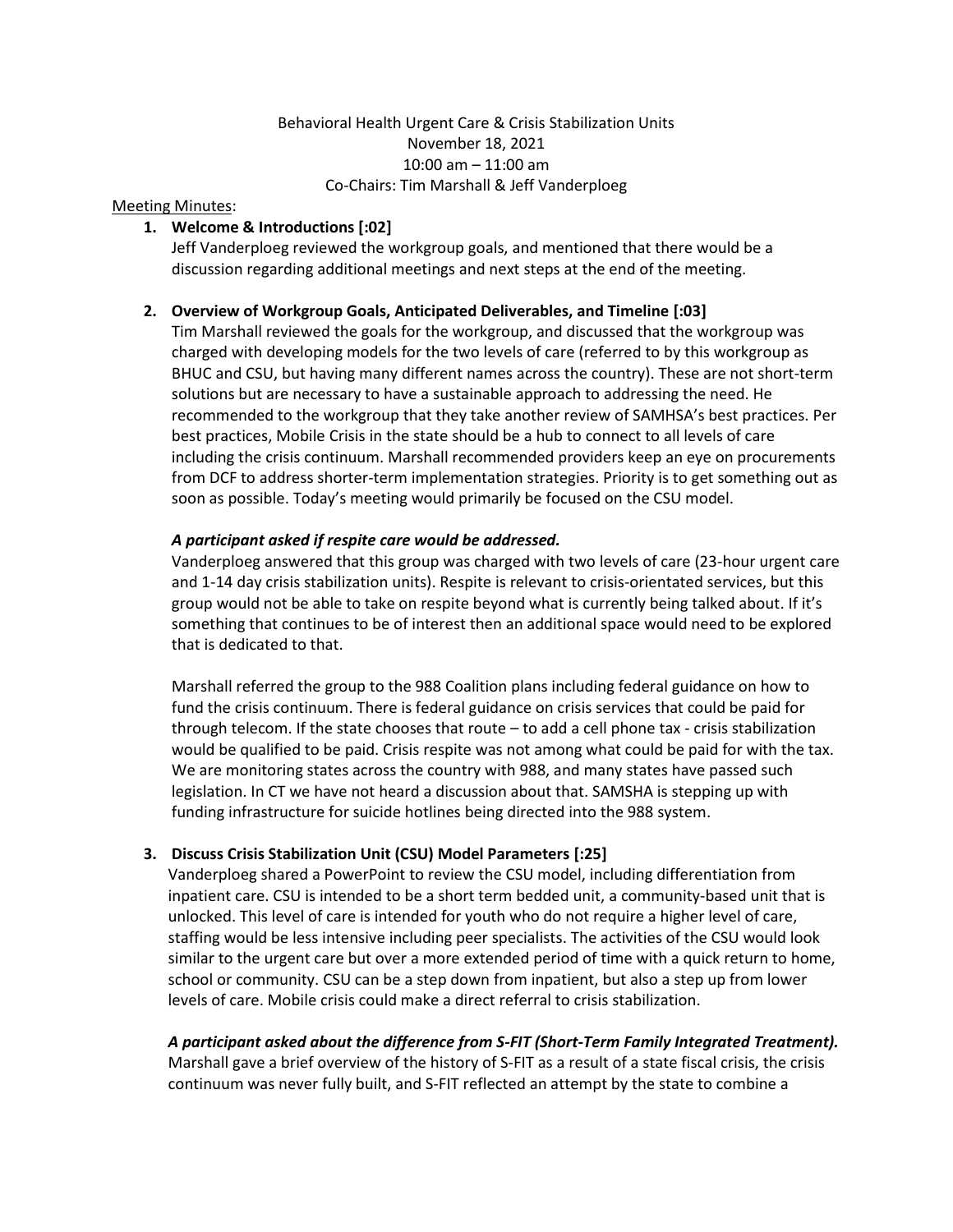respite and crisis stabilization service into a hybrid approach. It unfortunately never fully worked, and utilization was very low.

The proposed CSU model would focus on de-escalating clinical acuity and/or distress for children who do not require inpatient. The model would then provide evaluation and assessment for children and maintain them in the least restrictive setting appropriate to their clinical needs. It would also increase connect-to care rates, prevent or reduce admissions/re-admissions to EDs, inpatient psychiatric hospitalization, and PRTF.

Vanderploeg encouraged the group to look into each of the categories of the model and identify what additional information might be needed for each section.

## *A participant asked if there was a way to join the efforts with Mobile Crisis in regard to developing the training and core competencies.*

Vanderploeg answered that yes, as the state continues to roll out the 988 and crisis stabilization continuum, cross training would make sense.

## *A participant asked if there are current spaces that could be converted to do this model and noted that otherwise it would take millions of dollars to create a new site.*

Marshall answered that yes – the first step would be a request for qualifications to identify who out there is willing and able to provide these services and the potential sites, and then a RFP.

#### *A participant asked if there is a reimbursement model for this level of care?*

Marshall noted that there is not yet one in CT, however, it appears there could be some Medicaid codes that would apply. Currently talking with DSS for codes as alternatives to the ED, and working to get a sense of what components would be covered under Medicaid. It is intended that there would be reimbursement for many services, and not the intent that state dollars would fully fund these levels of care.

## *A participant asked if S-FIT physical space or clinical staffing could be used to transition into the CSU model.*

Marshall offered that when thinking about the services, a number of places may have some space or could be willing to implement these services. Request for qualifications will identify who would be willing and active. Some sites may be open to this and some might not. Marshall also noted comments in the chat box regarding what may be included in the report in regard to identifying sites: "Add 'Applicable Regulatory Requirements to both facility approval and site operation'. We may also wish to include 'Service Areas,' meaning where would these sites be located in CT and how large an area would they serve? Under "funding approaches," perhaps include 'capital and operating expenses.' Also include 'reimbursement models for services rendered.'

#### *A participant asked about capacity for the CSUs in the chat.*

Marshall added that the goal isn't to have large buildings with floors of beds, but somewhere around 6-10 beds. Even if money was no object, being community-based, home-like, sub-acute care, we wouldn't want to build anything overwhelming. The timeline is looking like 1-2 years pending funding and authorization. It will take some work to get this going. The work that this group is discussing has been in discussion since 2014, the pandemic hit and the need was magnified. We already knew about the seasonal challenges the ED's face.